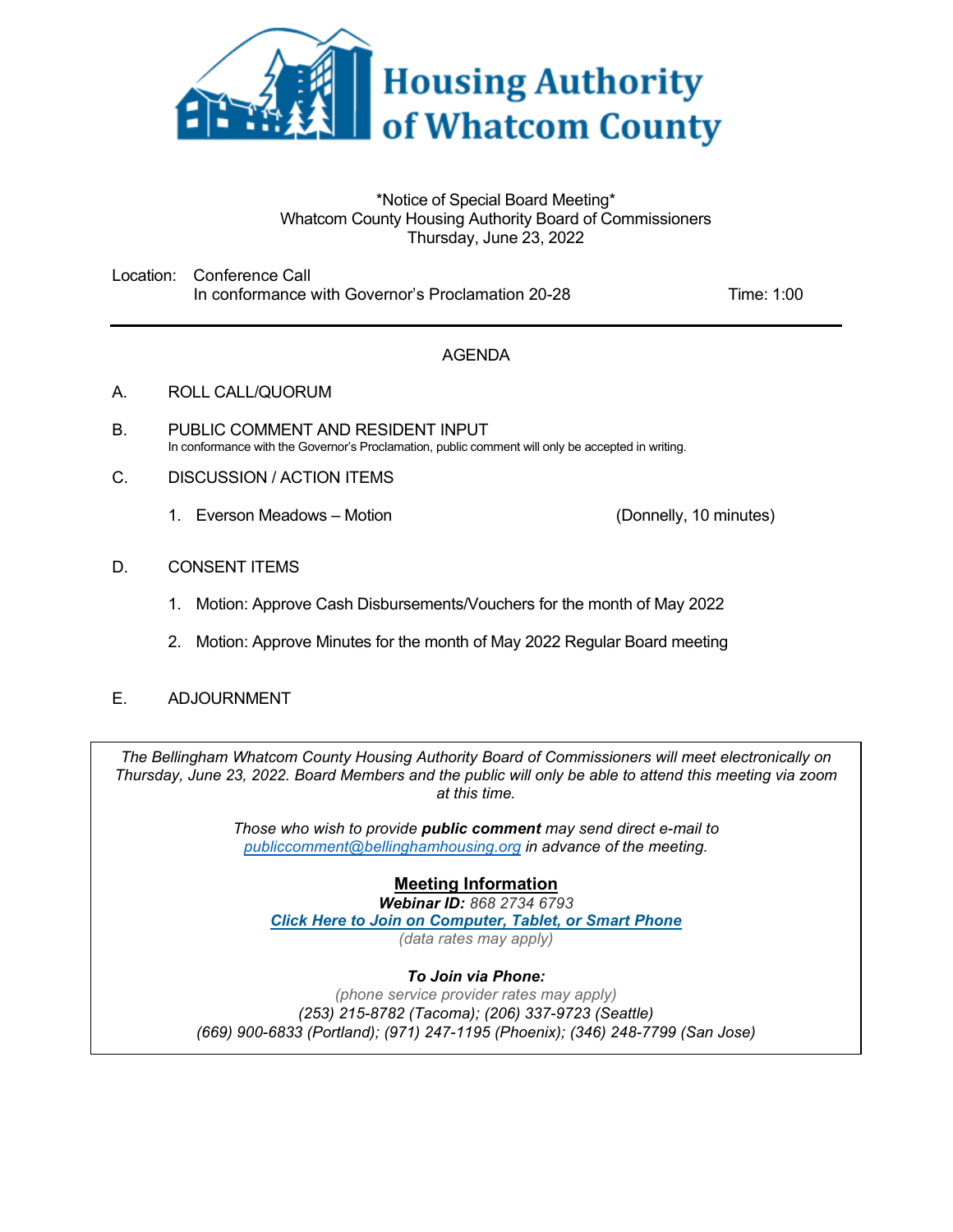

# **BELLINGHAM WHATCOM COUNTY HOUSING AUTHORITIES**

## **Relocation Plan for**

## **Everson Meadows**

**June 13, 2022**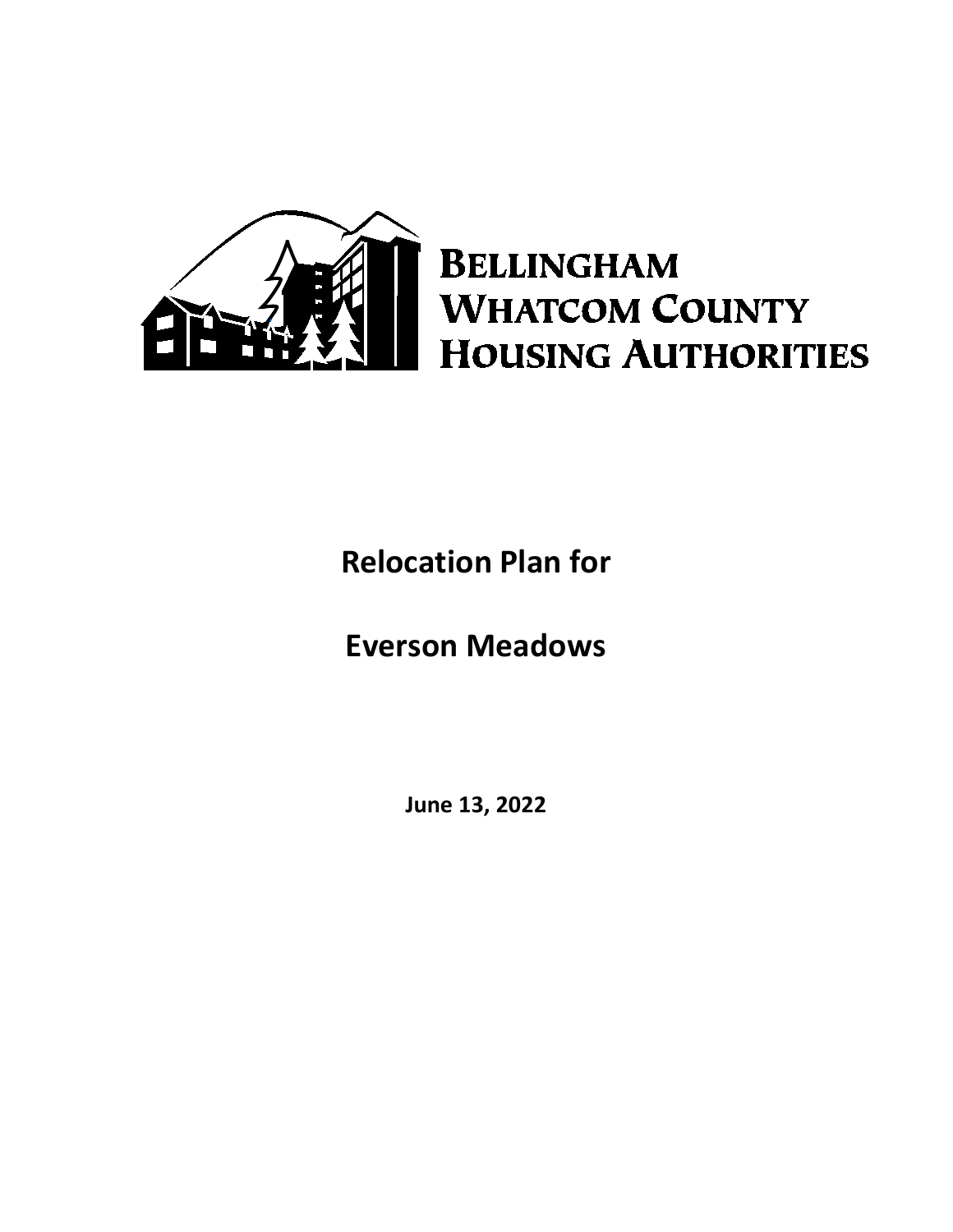## Table of Contents

| Introduction                                            | 3 |
|---------------------------------------------------------|---|
| Timeline                                                | 3 |
| <b>Resident relocation</b>                              | 3 |
| Determining resident preferences for relocation options | 4 |
| Determining priorities for choosing housing options     | 4 |
| Eligibility for Relocation and Assistance               | 4 |
| <b>Notifications</b>                                    | 5 |
| Relocation services to be provided                      | 5 |
| Appeals process related to relocation issues            | 6 |
| Residential refusal                                     | 6 |
| Funding for relocation                                  | 6 |
| Recordkeeping and reporting                             | 6 |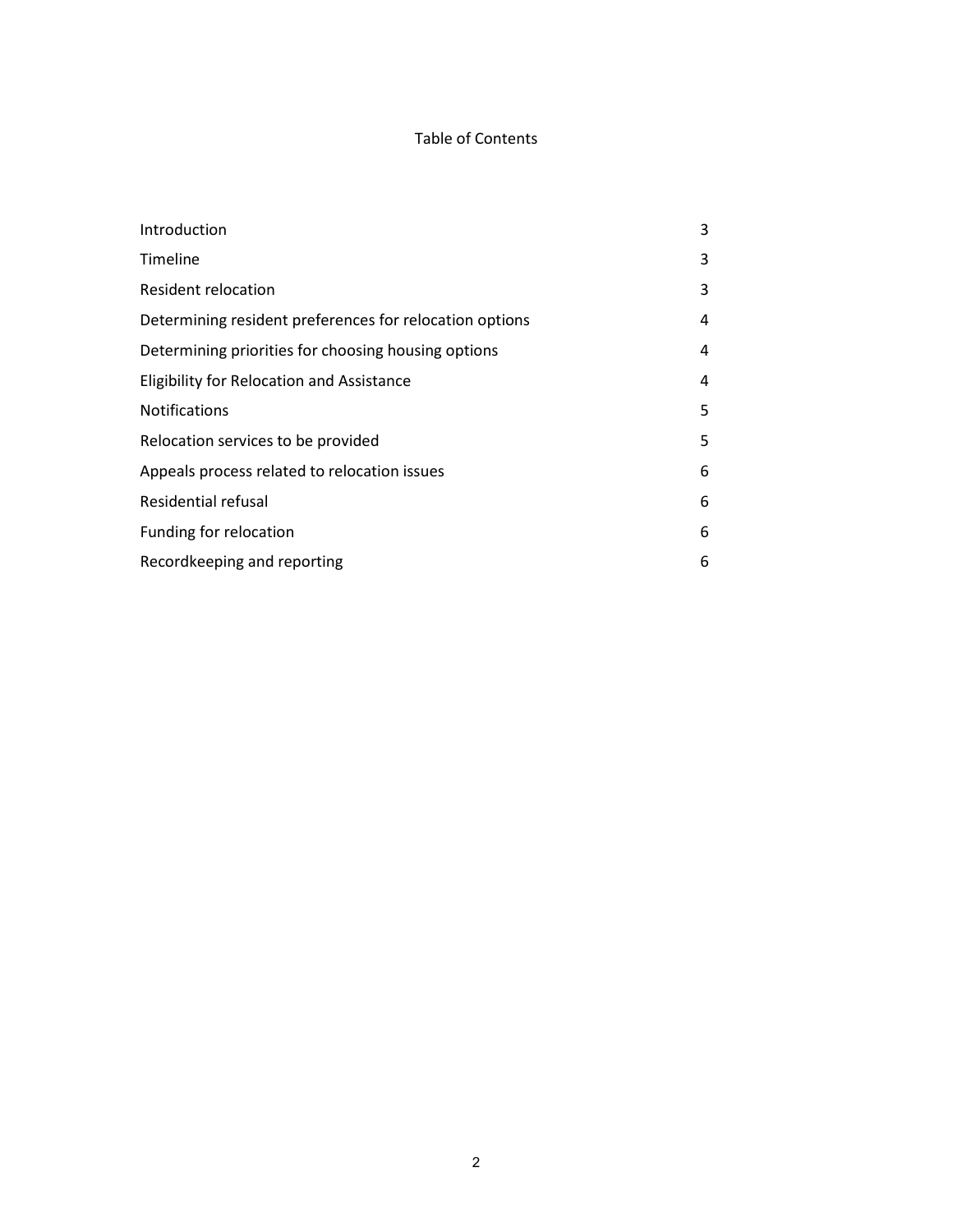#### **Introduction**

In 1989, the Whatcom County Housing Authority (WCHA) secured a United State Department of Agriculture, Rural Development (USDA-RD) 514 loan and 516 grant to build in Everson, WA. Everson Meadows is a 24-unit property, comprised of 2- and 3-bedroom units designated for households with agricultural income. Eligible applicants generally pay monthly rent of no more than 30% AMI, however USDA-RD, reduced the property rental assistance over the years, creating some units that had no rental assistance. Residents in unassisted units paid the established contract Note Rent for the property.

The USDA-RD program severely constrained rent increases and capital reserve payments, creating extremely limited resources to maintain the property, resulting in significant deferred maintenance. Everson Meadows paid off the loan on May 18, 2022, exiting the USDA-RD portfolio. As part of the program exit, the property no longer receives rental assistance.

WCHA completed a capital needs assessment in April 2021, identifying immediate and significant rehab needs, totaling approximately \$5M. WCHA was successful in obtaining a \$200,000 award from the Skagit Home Consortium but was unsuccessful in obtaining Washington State Housing Trust Funds. While WCHA could apply again for State Housing Trust Funds this fall, if the application were successful, funds would not be available until 2023. There is a considerable risk that the roofs and other exterior envelope components will fail in winter weather.

Everson Meadows is slab on grade construction in a Special Flood Hazard Area as defined by FEMA. Elevating the structures above the flood level is not feasible. Although investing more than \$200,000/unit would address the property's physical needs, it would continue to be at significant risk of flood damage. With limited funding options, flood risk that cannot be reasonably mitigated, and urgent property repairs needed, we recommend relocating households currently residing in the property, and preparing the property for sale.

The Whatcom County Housing Authority will comply with applicable rules for agency procedures as set forth in 7 CFR part 3560.

Proceeds from the sale of this property will be used to acquire or develop new, more financially sustainable and climate resilient housing opportunities for low-income residents within Whatcom County.

#### **Timeline**

Due to the current condition of the roof and concerns for potential winter flooding, WCHA intends to begin resident relocation in June 2022 and fully vacate Everson Meadows no later than October 31<sup>st</sup>, 2022.

#### **Resident Relocation**

Each household displaced by the proposed disposition activity will be provided information on how to transfer their USDA-RD rental assistance to another USDA-RD property. Additionally, they will be offered comparable replacement housing that meets housing quality standards (HQS), as applicable, and is located in an area that is generally not less desirable than the current location. The housing will be offered on a nondiscriminatory basis, without regard to race, color, religion, creed, national origin, handicap, age, familial status, or gender, in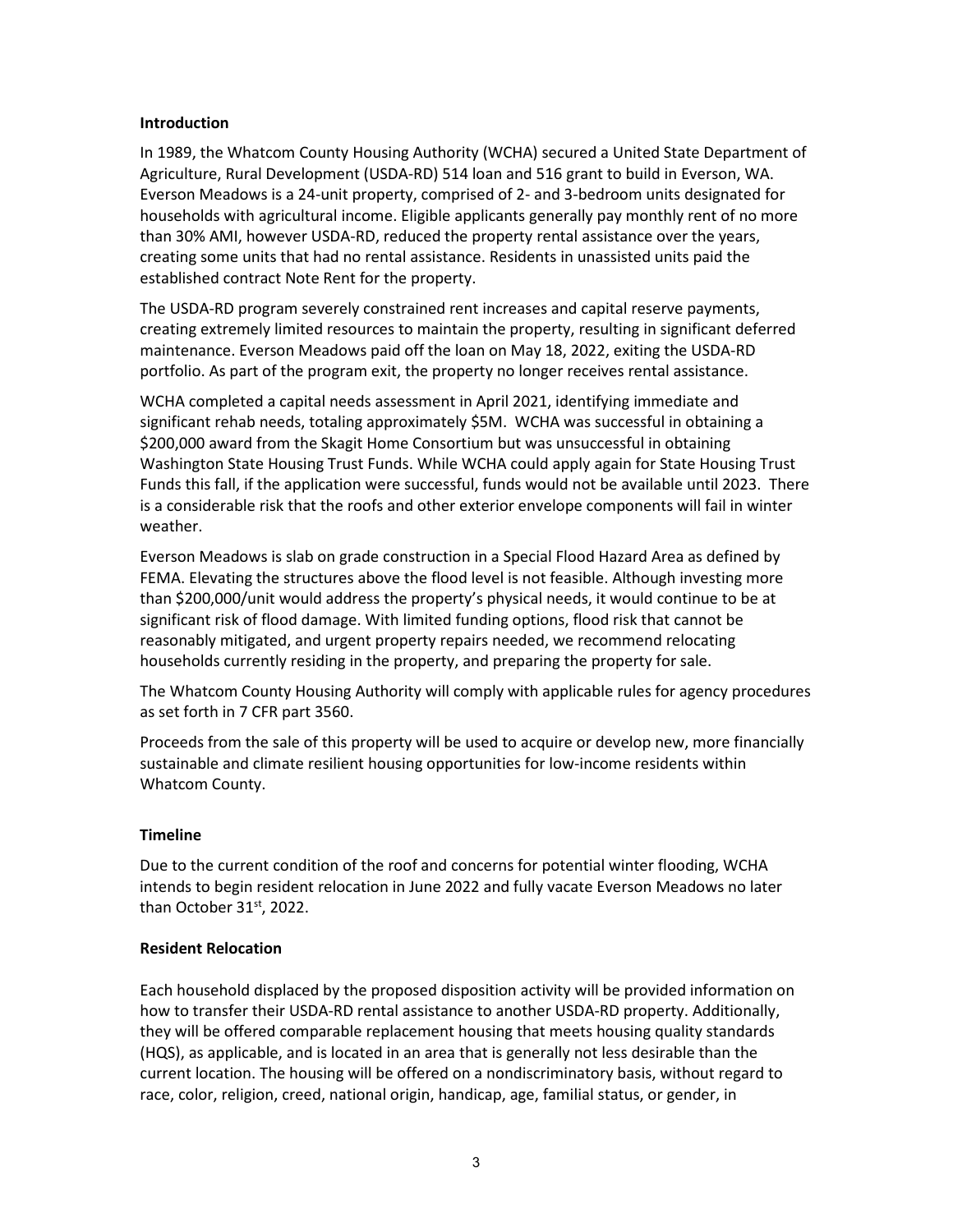compliance with applicable Federal and state laws. For persons with disabilities displaced from a unit with reasonable accommodations, comparable housing will include similar accommodations.

#### **Determining resident preferences for relocation options**

Before specific moving plans are put into place, residents will be interviewed to establish their specific preferences concerning their relocation.

In these interviews, staff will counsel residents about their relocation benefits. Residents will be asked to identify their specific preferences for relocation housing and to describe characteristics of housing they prefer. They are encouraged to consider factors such as proximity to jobs, schools, medical facilities, and other areas integral to their daily lives within Whatcom County.

The information documented from each household helps staff to offer relocation housing that best fits identified needs.

### **Determining priorities for choosing housing options**

When relocation staff search for relocation housing on behalf of residents, they will consider the size of the apartment they need, any accommodation requests, and the preference for the type and location of housing. Staff will work to match each household's preference, as much as possible, to the relocation housing options available.

## **Eligibility for relocation and assistance**

Residents displaced will be eligible for certain relocation benefits. Eligibility for specific benefits will be dependent on program eligibility as defined by HUD Housing Choice Voucher and Low-Income Public Housing program requirements. Relocation benefits may include:

- Replacement Housing Each household that meets the applicable income eligibility and household composition requirements will be offered an inappropriately housed, Housing Choice Voucher (HCV) if available, or be offered a transfer to a public housing property. Households that are over or under housed will be provided an appropriately sized voucher or will be transferred to an appropriately sized unit. Households that are no longer income eligible will not receive replacement housing assistance.
- Payment for Moving Expenses. Households will be eligible for a fixed moving payment based on the URA Fixed Residential Moving Cost Schedule. The Moving Expense and Relocation Allowance available under 49 CFR 24.302, is based on the number of rooms of furniture, and was set at the following rates (effective August 26, 2021):

| 1 Room \$800    | 2 Rooms \$1,100 | 3 Rooms \$1,400 |
|-----------------|-----------------|-----------------|
| 4 Rooms \$1,700 | 5 Rooms \$2,000 | 6 Rooms \$2,300 |

• Incidental Costs - Incidental costs of a move will be covered by relocation benefits and may include any required utility deposits and telephone and/or cable installation at the new home (if the resident previously had telephone and/or cable service).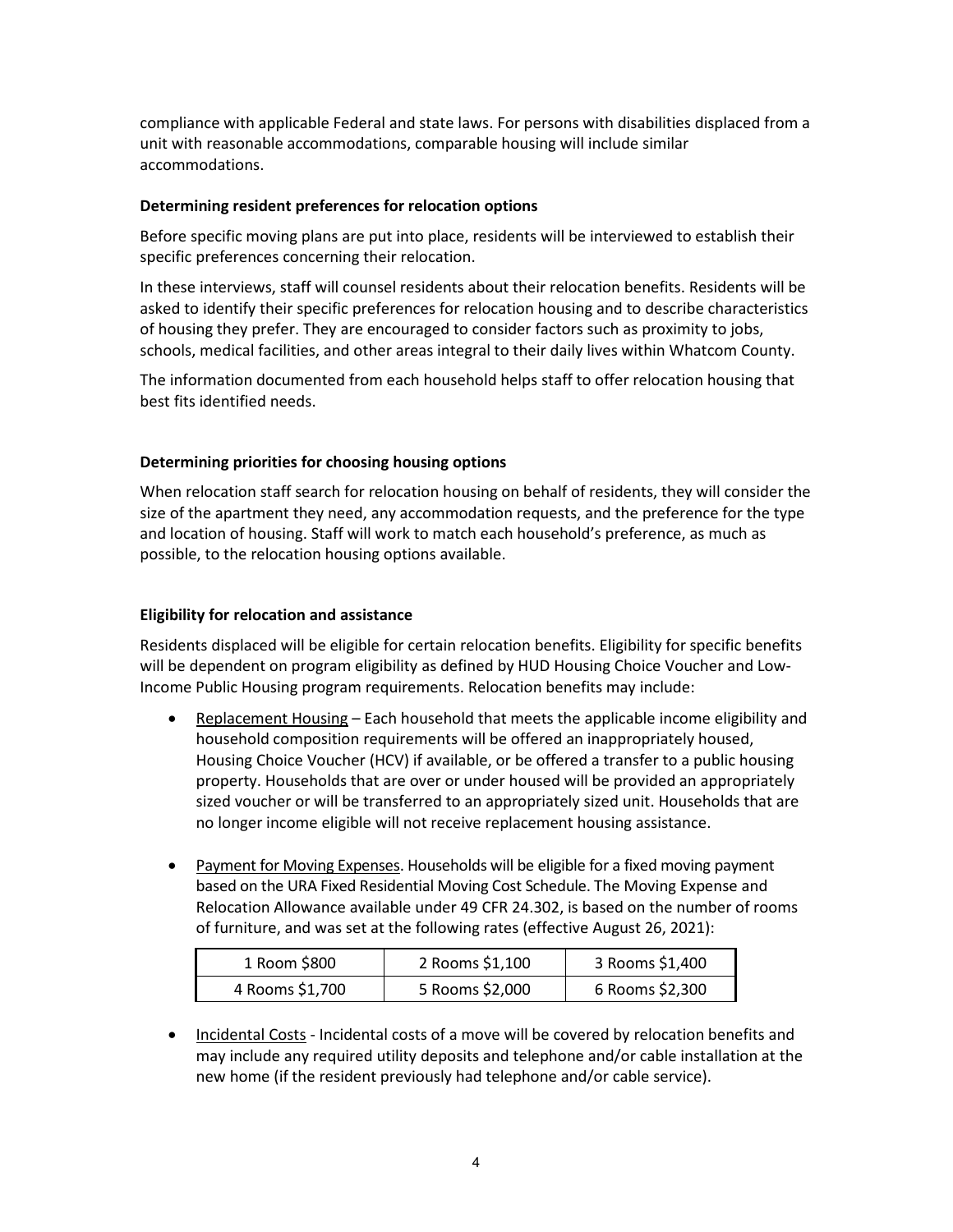Residents will be offered housing options in the following categories:

- Housing units in the private market with assistance from Housing Choice Vouchers.
- Housing units that are elsewhere within the Bellingham/Whatcom County Housing Authorities portfolios (such as other public housing).

#### **Notifications**

WCHA will provide Residents notice as follows:

- November 9, 2021 Written notification to each resident of the property loan payment and discontinuance of rental assistance May 18, 2022. This is not a notice to move but indicates the potential for future relocation and provides USDA required relocation opportunities.
- March 23, 2022 Written notification to each resident of the property loan payment and discontinuance of rental assistance May 18, 2022. This is not a notice to move but indicates the potential for future relocation and provides USDA required relocation opportunities.
- March 23, 2022 Staff contacted each household and completed a resident assessment survey of needs with each willing household.
- May 5, 2022 Written notification to each resident of the property loan payment and discontinuance of rental assistance May 18, 2022. This is not a notice to move but indicates the potential for future rent increases and relocation.
- June 24, 2022 Written notification to each resident of relocation. Each notice will clearly state that residents will be relocated and will provide individualized relocation plans based on the completed resident needs assessment. This notification will also include an invitation to a resident open house.
- July TBD, 2022 Staff will hold a resident open house onsite to allow residents to ask questions regarding the relocation, their options and assistance accessing resources.
- July 29, 2022 90-day notice of relocation provided to each resident.
- August 30, 2022 60-day notice of relocation provided to each resident.
- September 29, 2022 30-day notice of relocation provided to each resident.
- Individual meetings and communication will also occur to ensure the resident is successful in relocation.

#### **Relocation services to be provided**

WCHA will designate a resident liaison for the purposes of assisting the resident with the entire relocation process including communicating directly with residents regarding the status and timing of their relocation, applicable relocation assistance and coordinate any necessary access to the unit. WCHA staff will coordinate notices and relocation.

WCHA will conduct "mover-briefings" in which each resident will receive assistance in developing a resident needs assessment as needed.

Resident relocation assistance and expenses will be monitored and tracked for each Resident.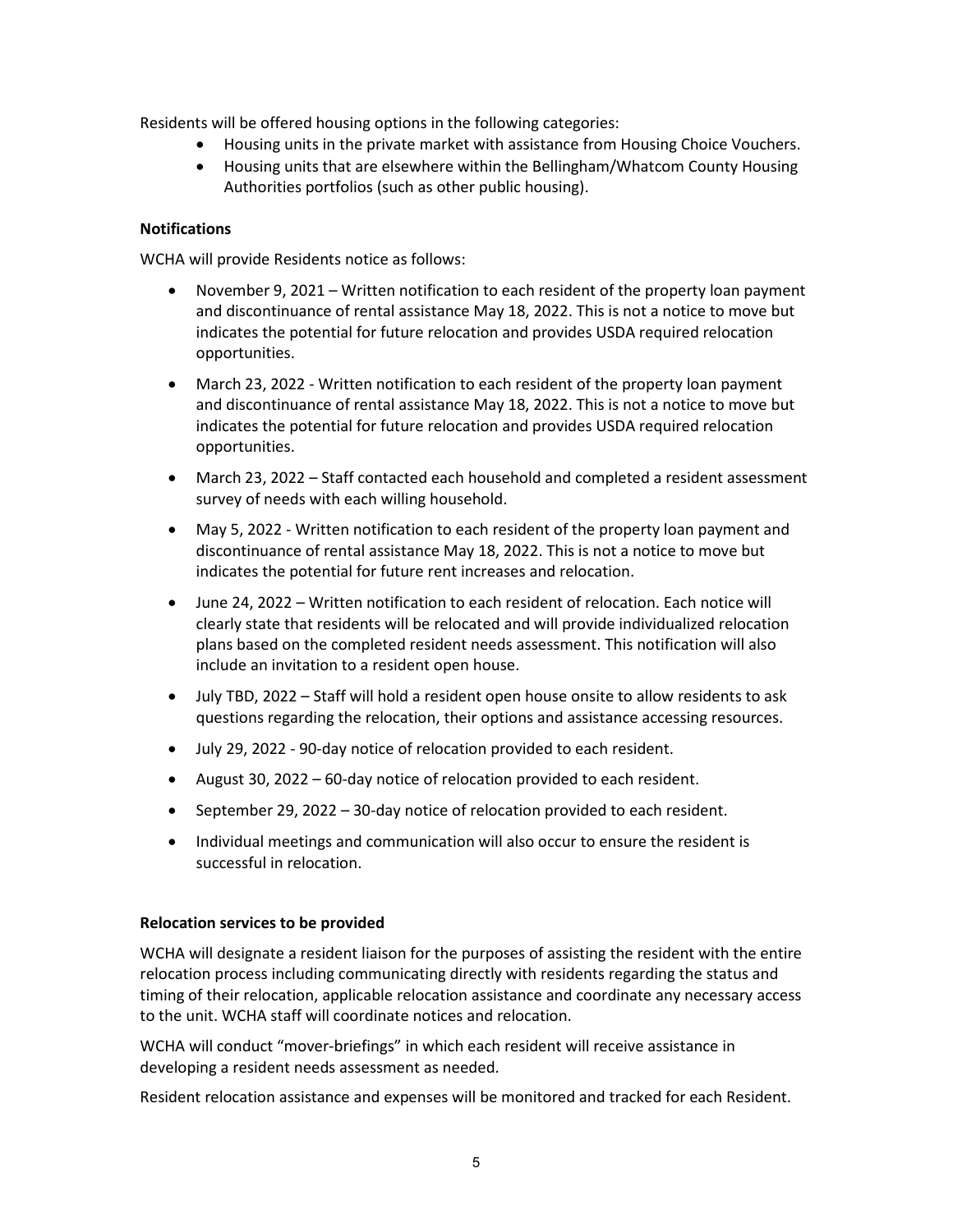#### **Appeals process related to relocation issues**

Residents subject to relocation may request a review of any WCHA determination concerning eligibility for relocation benefits, the amount of relocation payment, or the applicability of the comparable relocation unit provided.

When relocation assistance is offered, staff will inform the resident of the relocation appeal procedures. A resident will have 14 days after receipt of a written offer of relocation benefits to file an appeal. The appeal should be in writing and delivered to WCHA's Administrative Office at 208 Unity Street, Bellingham, WA; Attention: Relocation Coordinator, within 14 days. If the resident needs help preparing the appeal, WCHA will assist. WCHA will consider the appeal regardless of form.

Upon receipt of the written appeal, a relocation assistance dispute resolution meeting between the resident, the relocation coordinator and the appeals manager will be scheduled within 14 days. Residents may be represented at the meeting by a person of their choice and may bring other persons they think necessary to present their appeal at their own expense. Interpreters will be provided upon request. A written decision will be issued by the appeals manager within 14 days.

#### **Resident refusal**

Once WCHA has offered replacement housing to the resident that meets the applicable needs of the resident as outlined in this Relocation Plan, WCHA will schedule a moving date with the resident. If a problem arises with relocating a resident in a timely manner, i.e., if a resident refuses to move or refuses to meet with WCHA regarding a move or a resident cannot be found, WCHA will initiate appropriate action to address the problem, which may include initiation of eviction proceedings. An eviction "for the project" should not extinguish a resident's right to relocation assistance as specified above.

#### **Funding for relocation**

WCHA intends to use property operating and reserve funds for resident relocation.

#### **Record keeping and reporting**

WCHA will maintain a record of resident notices, meeting minutes, relocation assistance requests and relocation expenses.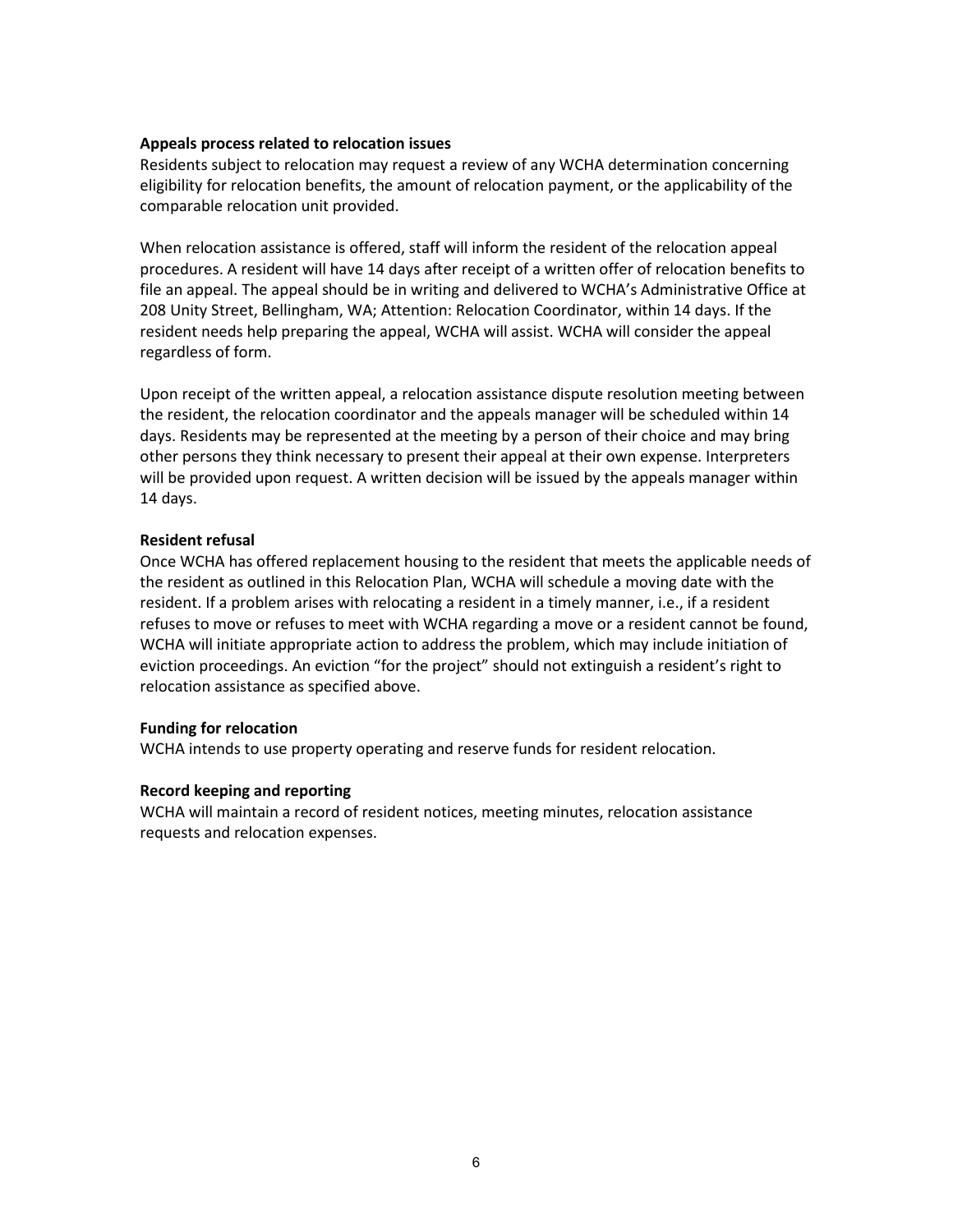

## **BELLINGHAM/WHATCOM COUNTY HOUSING AUTHORITIES**

Administrative Offices: 208 Unity Street, Lower Level, Bellingham, WA Mailing Address: PO Box 9701, Bellingham, WA 98227-9701 Tel: (360) 676-6887 Fax: (360) 527-4646 Tty: (360) 527-4655

## SUMMARY OF VOUCHERS AND CASH DISBURSEMENTS FOR BELLINGHAM/WHATCOM COUNTY HOUSING AUTHORITY

Vouchers audited and certified by the auditing officer as required by RCW 42.24.080, and those expense reimbursement claims certified by RCW 42.24.090, have been recorded on a listing which has been made available to the board.

As of this date **6/21/2022** the board, by (unanimous, majority) vote, does approve for payment those vouchers and the cash disbursements for the month **May 2022** described as follows:

| Funds                        | <b>Voucher Numbers</b> |                |
|------------------------------|------------------------|----------------|
| Payroll 5/15/22              | 200001 to 200052       | \$133,695.84   |
| Payroll 5/31/22              | 140001 to 140051       | \$134,786.48   |
| $BHA$ – Public Housing:      | 1787<br>1788<br>to     | 8,345.00       |
| Direct Deposit Checks        | 934 to 943             | \$<br>340.00   |
| Central Office/Maint. Fund   | 28126 to 28232         | \$223,396.37   |
| Section 8 Shelter Plus Care: | 55610 to 55612         | 135.00         |
| Direct Deposit Checks        | 3684 to 3708           | 108,029.00     |
| <b>Section 8 Vouchers</b>    | 122681 to 122766       | 62,902.71      |
| Direct Deposit Checks        | to 80431<br>80111      | \$1,419,414.47 |
| <b>BHA/Local Fund</b>        | 10155 to 10155         | 6,536.45<br>S  |
| WCHA – Public Housing        | 7521 to 7524           | 390.00         |
| Direct Deposit Checks        | 726 to 732             | \$<br>670.00   |
| *Misc. ACH & Wire Transfers  | JV 20936 to JV 20980   | \$<br>6,840.06 |

### Chair

\_\_\_\_\_\_\_\_\_\_\_\_\_\_\_\_\_\_\_\_\_\_\_\_\_\_\_\_\_\_\_

\*Reference attachments are hereto. Supporting documents available upon request.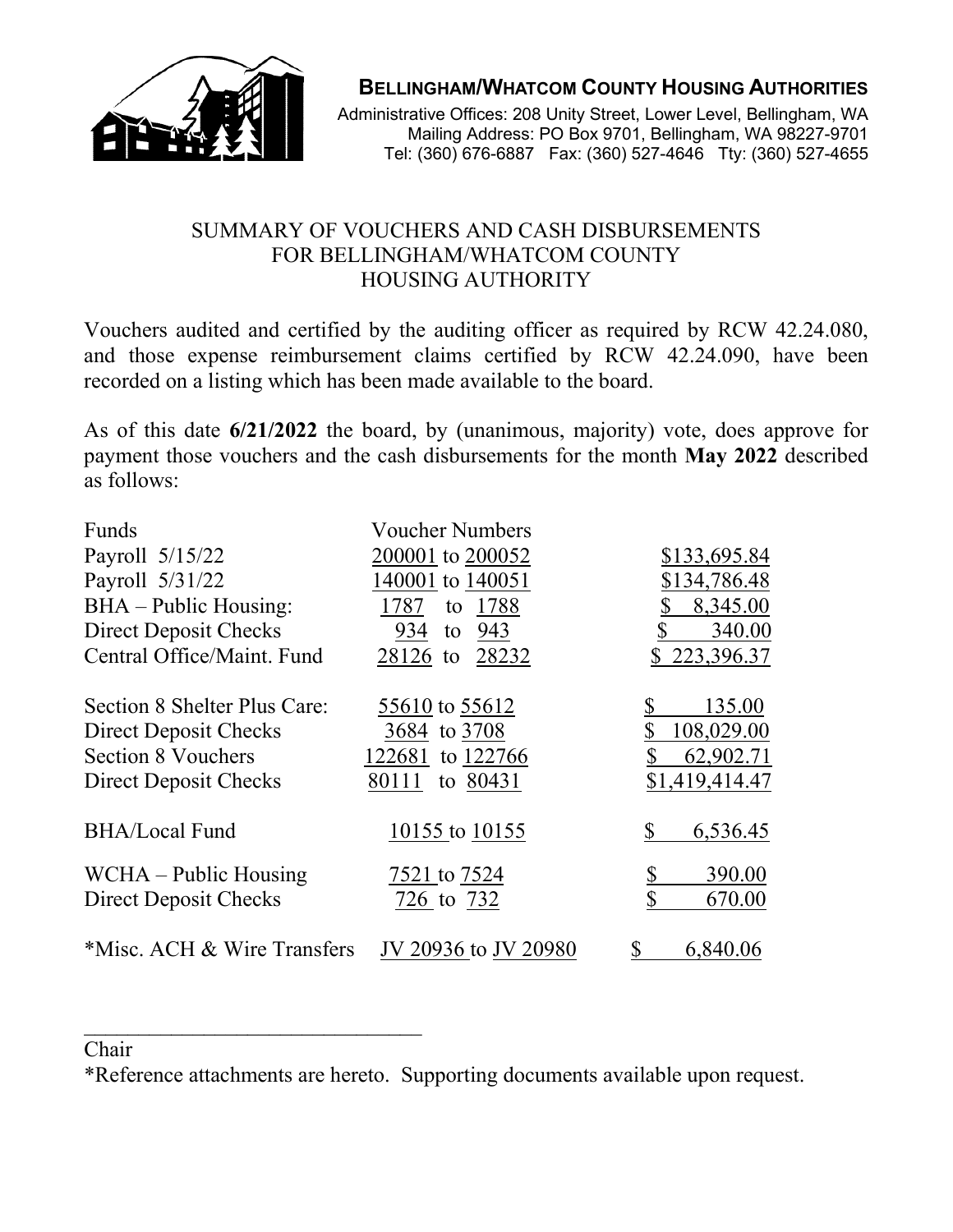#### **WHATCOM COUNTY HOUSING AUTHORITY Board of Commissioners Regular Meeting May 17, 2022**

**The Board of Commissioners of Whatcom County Housing Authority ("WCHA") held a regular meeting on Tuesday, May 17, 2022 via Conference Call in conformance with Governor Inslee's Proclamation. The meeting was called to order at 1:03p.m. by Chair Finet, followed by roll call. Chair Finet declared a quorum present and the meeting opened for business.**

#### **A. ROLL CALL/QUORUM**

| <b>Present:</b>                | <b>Commissioner Dave Finet</b><br>Commissioner Stephen Gockley<br>Commissioner Susan Gribbin<br>Commissioner William Szabo                                                   |
|--------------------------------|------------------------------------------------------------------------------------------------------------------------------------------------------------------------------|
| Absent & Excused:              |                                                                                                                                                                              |
| <b>BWCHA Staff Presenters:</b> | Lindsay Burmeister, Executive Services/HR Manager<br>Tony Casale, Director of Asset Development<br>Kate Donnelly, Chief Operating Officer<br>Brien Thane, Executive Director |
| <b>Guest Presenters:</b>       | None                                                                                                                                                                         |

## **B. PUBLIC COMMENT AND RESIDENT INPUT**

None.

#### **C. ACTION**

**1.** Document the need to continue remote meetings of the Board of Commissioners under Proclamation 20-50, and the board directs the Executive Director to investigate alternative meeting locations in the meantime.

Approve Resolution 793

Commissioner Szabo moved to approve the motion

Commissioner Gribbin seconded the motion and Chair Finet called the vote.

| AYES: | <b>Commissioner Dave Finet</b> |
|-------|--------------------------------|
|       | Commissioner Stephen Gockley   |
|       | Commissioner Susan Gribbin     |
|       | Commissioner William Szabo     |
|       |                                |

**NAYES:** None